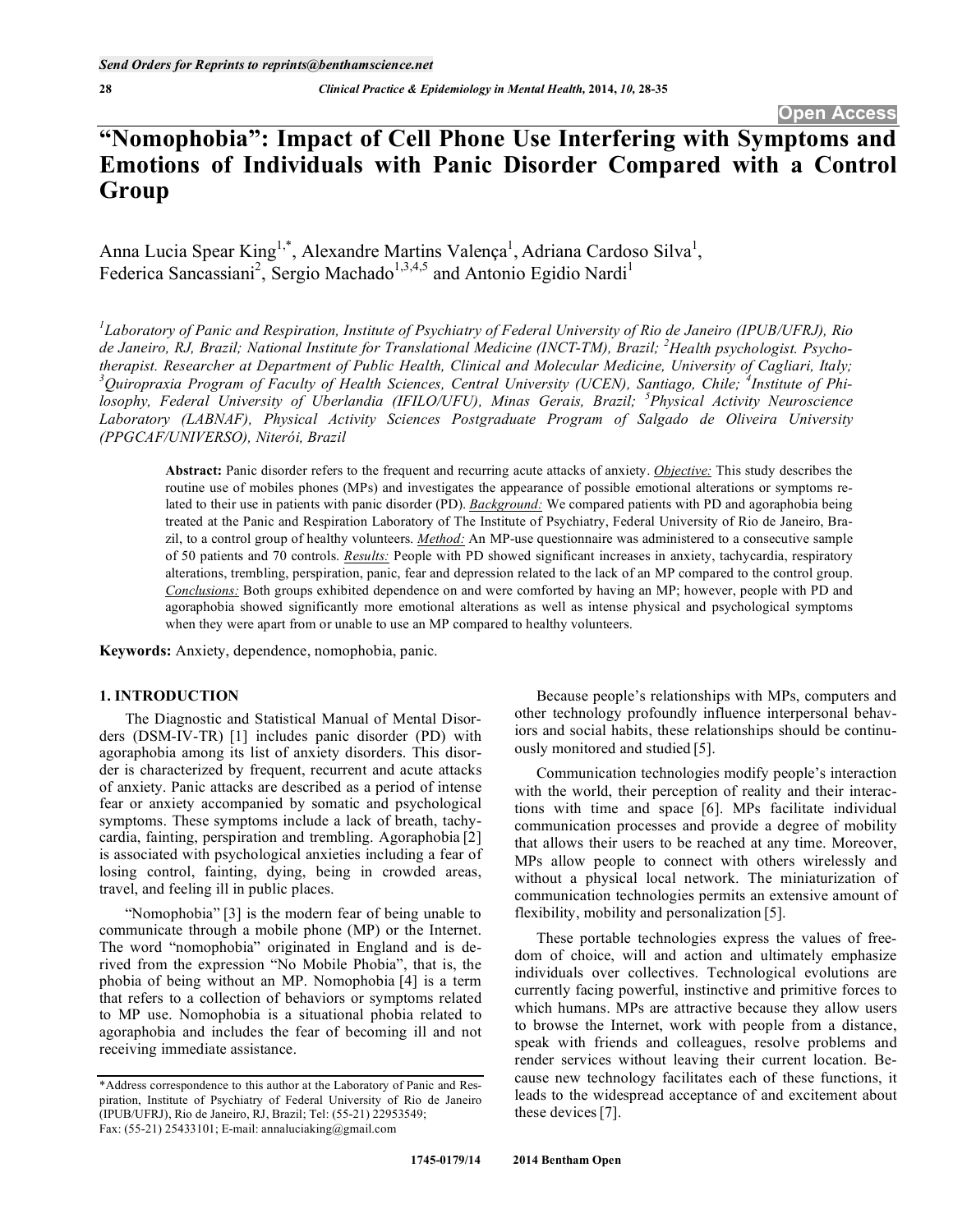The literature [8] reveals that, due to the specific characteristics of their disease, patients with PD are more anxious and worried about various daily issues than healthy people. People with agoraphobia [2] fear public places and the inability to receive immediate aid may be responsible for developing an excessive attachment to an MP among this particular population. In these cases, an MP makes people with anxiety disorders [9] feel more secure as an MP allows them to be rescued from an attack. Healthy people also depend on MPs for work and socializing; however, they do not despair or become nervous when they are unable to make a call or connect to the Internet.

Based on the characteristics of anxiety disorders [9], we began to observe that people with this condition are dependent upon certain types of technologies, including MPs [10]. Specifically, the absence of these devices cause distress and anxiety in individuals with anxiety disorders.

The present study hypothesized that people with PD and agoraphobia would show more emotional alterations and symptoms related to the absence of their MPs than would healthy people. The MP may have a potential role as a safety signal for agoraphobic PD patients. The importance of safety signals and safety-seeking behavior in those with anxiety disorders in general, and PD with agoraphobia specifically, is a topic receiving considerable attention in the cognitive behavioral literature [11].

This study describes the participants' routine use of MPs and examines the possible appearance of emotional alterations and symptoms related to the daily use (or lack thereof) of the MP. Participants included a group of patients with PD and agoraphobia and a control group consisting of people without any psychiatric disorders.

#### **2. MATERIALS AND METHODS**

This quantitative and descriptive study employed a consecutive sample of volunteers consisting of 50 patients with PD with agoraphobia and 70 control volunteers with no psychiatric disorders. Psychiatrists at the Laboratory of Panic and Respiration (LABPR) of the Institute of Psychiatry (IPUB) within the Federal University of Rio de Janeiro (UFRJ) diagnosed the patients according to the diagnostic criteria of DSM-IV-TR [1], and a complementary clinical evaluation tool, the Mini International Neuropsychiatric Interview (MINI) version 5.0.0 [12], evaluated psychiatric disorders.

We divided the volunteers into two groups. Group 1 consisted of patients with PD with agoraphobia, and Group 2 was made up of the 70 control participants. We recruited all members of the later group from the staff and students of the Institute of Psychiatry and non-family caregivers of the patients. All participants met the criteria for inclusion in the research. The control group was heterogeneous with regard to age, education, occupation and sex. The control participants underwent psychiatric evaluations and completed the MINI to rule out the presence of mental disorders.

The criteria for inclusion in the control group consisted of being between 18- and 70-years of age, literate, residents of Rio de Janeiro and MP owners. The criteria for exclusion consisted of having a psychiatric disorder or serious clinical comorbidity.

#### *"Nomophobia": Impact of Cell Phone Use Clinical Practice & Epidemiology in Mental Health,* **2014***, Volume 10* **29**

All volunteers signed a "Terms of Free and Clarified Consent" form and attended to instructions regarding the study's procedures. The Committee of Ethics for Research of the IPUB/UFRJ approved this study.

To assess participant nomophobia, we conducted an extensive literature search for a tool that provides good psychometrics (i.e., validity and reliability parameters) for studies conducted in Brazil. We did not find such an instrument nor could we find a nomophobia measure validated for other cultures. Thus, we opted to use a structured questionnaire that our research group developed.

An extensive review of nomophobia raised major issues that permeated the relationship between people and their MPs, as well as their reactions arising from the loss of their MPs. These questions were based on the nomophobia literature as well as sociodemographic data, MP routines, dependence upon MPs, and the possible symptoms and emotions related to the daily use of MPs (or lack thereof).

Two psychiatrists initially created the questionnaire, which was then sent to two other clinicians who acted as judges and offered suggestions for its improvement. The creators discussed all suggestions with a third psychiatrist who was naïve to the instrument. A consensus decided that 29 questions were adequate to address nomophobia.

A pilot study consisting of seven patients (who were not part of the group of study patients) with varying levels of education completed the questionnaire to determine whether the questionnaire was comprehensible. The patients and the data from the pilot study were not considered in the full study. These participants had no difficulty in understanding and completing the questionnaire.

Thus, we prepared the 29-item, self-report, objective response questionnaire concerning MP use as an evaluation instrument (Table **1**). We present the participant demographic data in Tables **2** and **3** using percentages. We report age as the means and standard deviations. The chi-squared test with a 95% confidence interval and a p-value  $\leq 0.05$ detected statistically significant differences between the groups with respect to the nonparametric variables. The total error approximation for the questionnaire exceeded 5. Considering the large number of variables analyzed, the Bonferroni correction was applied, and the nominal significance level was determined to be  $p = 0.002$ .

To study participant-expressed symptoms and emotions and to understand the contribution and weight of each variable in separating the group, we used the multivariate method of canonical correlation analysis for dichotomous variables.

#### **3. RESULTS**

Socio-demographic data indicated that the average age of Group 1 participants was 43 years and the average age of individuals in Group 2 was 35 years; the percentages of females and males in Group 1 were 76% and 24%, respectively, and 68% and 31%, respectively, in Group 2. In both groups, the level of schooling of individuals ranged from primary to university, and 99% of all participants were employed. There were no important differences between the groups. Table **2** describes participants' routine MP use.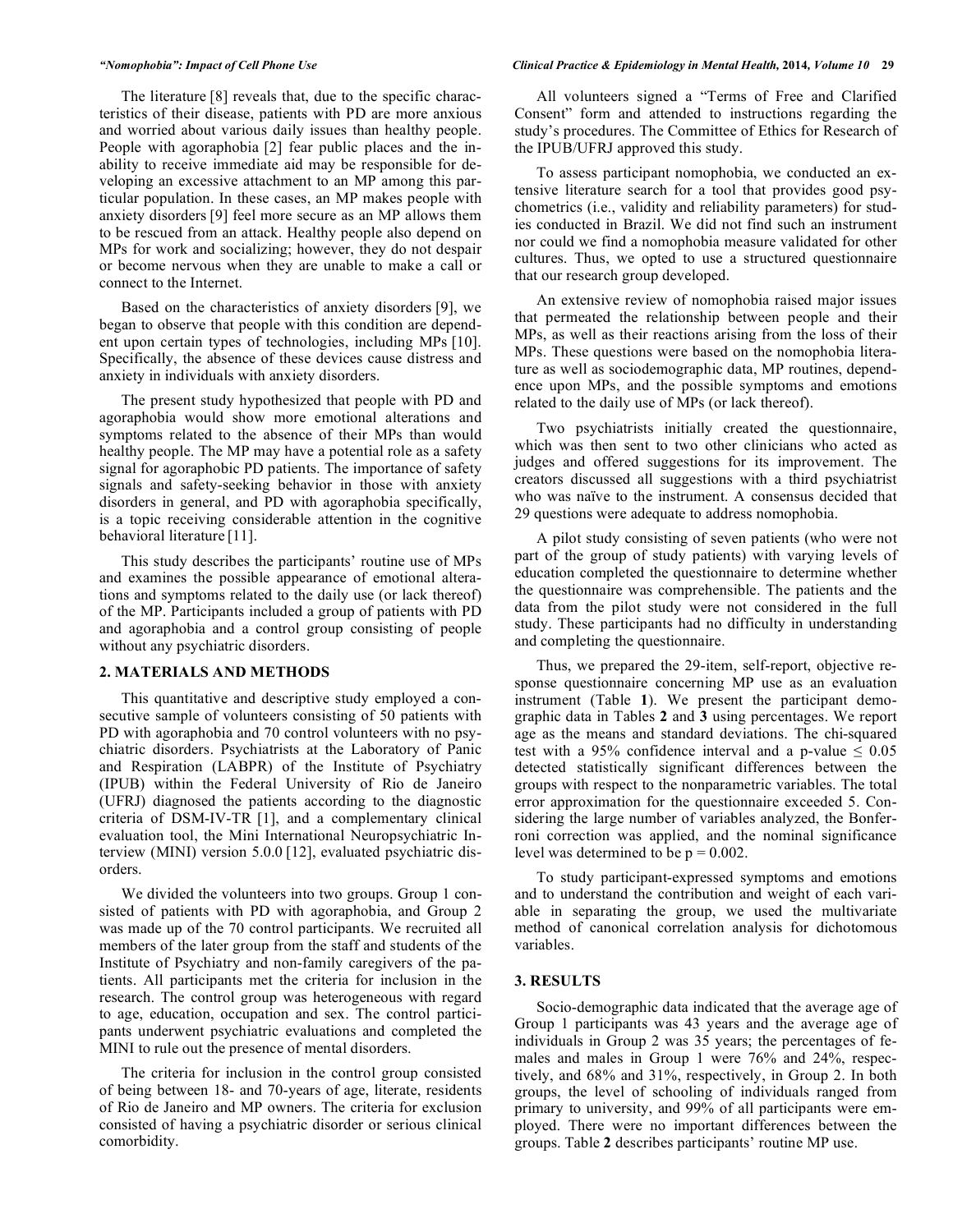#### **Table 1. Mobile Phone Use Questionnaire (MP-Use Questionnaire).**

| Name: Age: Sex:                                                                                                                                                                                                                |
|--------------------------------------------------------------------------------------------------------------------------------------------------------------------------------------------------------------------------------|
| Educational Level: Occupation: Date:                                                                                                                                                                                           |
| (Mark correct answers with an X)                                                                                                                                                                                               |
| 1 - How long have you have a mobile phone (MP)?                                                                                                                                                                                |
| A-Less than 1 year; B-1 to 2 years; C-3 to 4 years; D-More than 4 years                                                                                                                                                        |
| 2-Do you routinely use an MP all day? YES/NO                                                                                                                                                                                   |
| 3 - Can you leave home without taking your MP? YES/NO                                                                                                                                                                          |
| 4-When you forget your MP, do you come back for it? YES/NO                                                                                                                                                                     |
| 5 - Do you feel anxious when you forget your MP? A- No; B-Yes, between 10% and 30%; C-Yes, between 30% and 50%; D-Yes, between 50% and 70%;<br>E-Yes, between 70% and 90%; F-Yes, 100% anxious                                 |
| 6 - How far can you travel from your home without an MP? A-500 m; B-1 km; C-More than 1 km                                                                                                                                     |
| 7 - Do you make more than three calls per day? YES/NO                                                                                                                                                                          |
| 8- Do you receive more than three calls per day? YES/NO                                                                                                                                                                        |
| 9 - Do you often feel rejected when no one calls you? YES/NO                                                                                                                                                                   |
| 10 - Do you feel low self-esteem when you see that your friend has received more calls than you? YES/NO                                                                                                                        |
| 11 - Do you like to be found at any time? YES/NO                                                                                                                                                                               |
| 12 - Do you turn off your MP in restaurants or in the company of another person? YES/NO                                                                                                                                        |
| 13 - Do you set your MP to vibrate rather than turning it off? YES/NO                                                                                                                                                          |
| 14 - Do you keep your MP on 24 hours a day? YES/NO                                                                                                                                                                             |
| 15 - Do you sleep with your MP turned on? YES/NO                                                                                                                                                                               |
| 16- Have you experienced any of the following symptoms or emotions due to not having your MP near? A- Tachycardia; B- Tremors; C- Sweating; D-<br>Changes in respiration; E- Depression; F- Loneliness; G- Rejection; H- Panic |
| 17- Are you afraid of feeling ill in public and not having an MP to call in an emergency? YES/NO                                                                                                                               |
| 18 - Do you have your doctor's phone number on speed dial? YES/NO                                                                                                                                                              |
| 19 - Do you have your hospital's phone number on speed dial? YES/NO                                                                                                                                                            |
| 20 - Do you have your psychologist's phone number on speed dial? YES/NO                                                                                                                                                        |
| 21 - Before you go to sleep, do you usually call someone to retain his or her phone number in the MP's immediate memory to call if you feel bad? YES/NO                                                                        |
| 22 - Do you feel comforted by having immediate access to others whenever you want?                                                                                                                                             |
| YES/NO                                                                                                                                                                                                                         |
| 23 - Would you lend your MP to a friend for a week? YES/NO                                                                                                                                                                     |
| 24- How do you feel when your MP has no minutes, battery charge, or is out of range? A- Anxious; B- distressed; C- Agitated; D- Afraid; E- Disoriented                                                                         |
| 25 – When you have your MP, do you feel monitored 24 hours a day? YES/NO                                                                                                                                                       |
| 26 - Do you feel dependent on your MP? YES/NO                                                                                                                                                                                  |
| 27 - Do you feel insecure without your MP? A- NO; B-Yes, between 10% and 30%; C-Yes, between 30% and 50%; D-Yes, between 50% and 70%; E-<br>Yes, between 70% and 90%; F-Yes, 100% insecure                                     |
| 28 – Do you have the feeling of being with someone when you have your MP? YES/NO                                                                                                                                               |
| 29 – Would you feel you had the same freedom of movement if you were without your MP? YES/NO                                                                                                                                   |

In general, the symptoms (anxiety, trembling, perspiration, tachycardia, respiratory alterations, depression, panic, fear) or emotions (comfort, agitation, disorientation, dependence, rejection, low self-esteem, loneliness, insecurity) due to not having access to an MP were significantly different between the participants with PD and the control group ( $\chi^2$  = 13, 314,  $df = 1$ ,  $p < 0.001$ ). Table 3 describes the anxiety and depressive symptoms in subjects across the groups, whereas Table **4** reports the emotions associated with MP use (or lack thereof). We also recorded the participant's current state of mind during the test, and a chi-squared test measured the degree of significance of these differences between groups.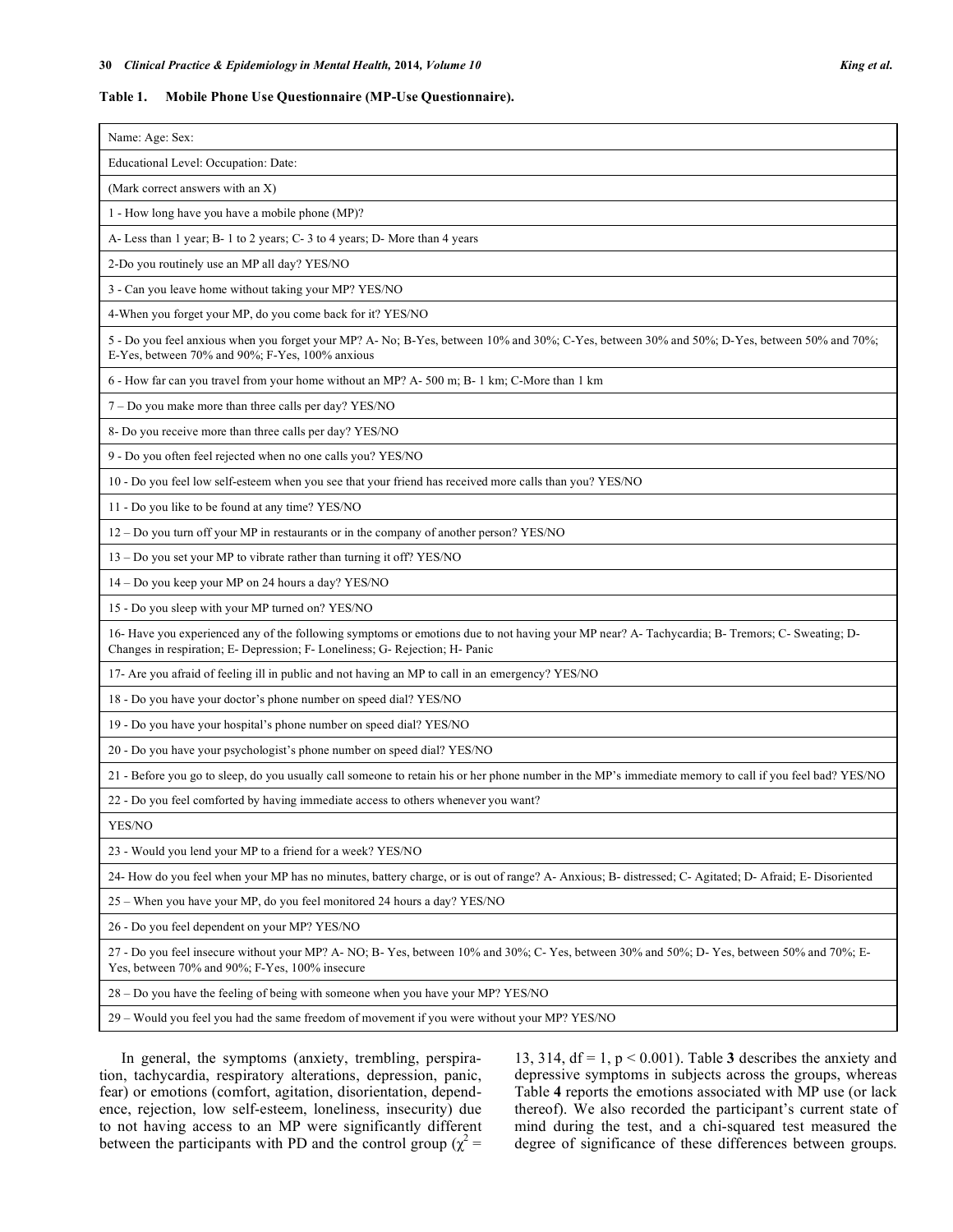# **Table 2. Routine Mobile Phone use.**

| <b>Routine Mobile Phone (MP) Use</b>                                                                                      | Group 1<br>Panic Disorder with Agoraphobia | Group 2<br>Control | $\chi^2$ | df           | p-value |
|---------------------------------------------------------------------------------------------------------------------------|--------------------------------------------|--------------------|----------|--------------|---------|
| Uses the MP all day                                                                                                       | 100%                                       | 80%                | 11.321   | $\mathbf{1}$ | 0.001   |
| Leaves without a MP                                                                                                       | 48%                                        | 43%                | 0.312    | $\mathbf{1}$ | 0.577   |
| Do you go back home when you forget your cell phone?                                                                      | 50%                                        | 45.7%              | 0.215    | $\mathbf{1}$ | 0.643   |
| you won't go away from home without your MP                                                                               | 56%                                        | 70%                | 2.486    | $\mathbf{1}$ | 0.115   |
| When not keep off the MP in vibrate mode                                                                                  | 64%                                        | 78%                | 3.106    | $\mathbf{1}$ | 0.078   |
| Feel comfortable to have immediate access to another                                                                      | 96%                                        | 84%                | 4.143    | $\mathbf{1}$ | 0.042   |
| Makes more than 3 calls / day                                                                                             | 40.0%                                      | 71.4 %             | 11.853   | $\mathbf{1}$ | 0.001   |
| Receives more than 3 calls / day                                                                                          | 48.0%                                      | $80. \%$           | 16.474   | $\mathbf{1}$ | < 0.001 |
| Likes to be able to be found at any time of the day                                                                       | 62.0%                                      | 55.7%              | 0.474    | $\mathbf{1}$ | 0.491   |
| Keeps the MP switched on 24 hrs                                                                                           | 74.0%                                      | 75.7%              | 0.046    | $\mathbf{1}$ | 0.831   |
| Sleeps with the MP switched on                                                                                            | 74.0%                                      | 68.6%              | 0.416    | $\mathbf{1}$ | 0.519   |
| Has doctors' telephone numbers in the contact list                                                                        | 48.0%                                      | 44.3 %             | 12.617   | 3            | 0.006   |
| Has hospitals' telephone numbers in the MP contact list                                                                   | 82.0%                                      | 61.4%              | 11.158   | 3            | 0.011   |
| Has the telephone number of a psychologist in the MP<br>contact list                                                      | 36.0%                                      | 8.6%               | 13.714   | $\mathbf{1}$ | < 0.001 |
| When going to bed, subject keeps the telephone number<br>of someone they trust in the MP database in case of<br>emergency | 14.0%                                      | $10.0\%$           | 0.453    | 1            | 0.501   |
| Subjects feel they are being monitored 24 hrs per day                                                                     | 28.0%                                      | 21.4%              | 1.487    | $\mathbf{1}$ | 0.223   |
| Subjects have the sensation of being accompanied when<br>with an MP                                                       | 44.0%                                      | 28.6%              | 3.052    | 1            | 0.081   |
| Subjects would not have the same freedom of locomotion<br>without an MP                                                   | 46.0%                                      | 27.1%              | 5.336    | $\mathbf{1}$ | 0.021   |
| Subject is afraid of feeling ill in the street and not having<br>an MP on hand in case of emergency                       | 62.0%                                      | 54.3 %             | 0.710    | $\mathbf{1}$ | 0.399   |

## **Table 3. Symptoms reported by individuals from Groups 1 and 2 when they are without a mobile phone.**

| <b>Symptoms</b>                | Group 1<br>Panic Disorder with Agoraphobia | Group 2<br>Control | $\chi^2$ | df | p-value      |
|--------------------------------|--------------------------------------------|--------------------|----------|----|--------------|
| Anxiety                        | 60.0%                                      | 34.3 %             | 21.952   |    | ${}< 0.001$  |
| Trembling                      | $18.0\%$                                   | $0\%$              | 13.622   |    | ${}_{0.001}$ |
| Perspiration                   | 24.0 %                                     | $0\%$              | 18.667   |    | ${}_{0.001}$ |
| Tachycardia                    | 18.0%                                      | $1.4\%$            | 7.408    |    | 0.006        |
| <b>Respiratory Alterations</b> | 24.0 %                                     | 4.3 $%$            | 10.364   |    | 0.001        |
| Depression                     | $14.0\%$                                   | $1.4\%$            | 8.927    |    | 0.003        |
| Panic                          | $26.0\%$                                   | $2.9\%$            | 14.282   |    | ${}_{0.001}$ |
| Fear                           | 62.0%                                      | 54.3 %             | 18.667   |    | ${}_{0.001}$ |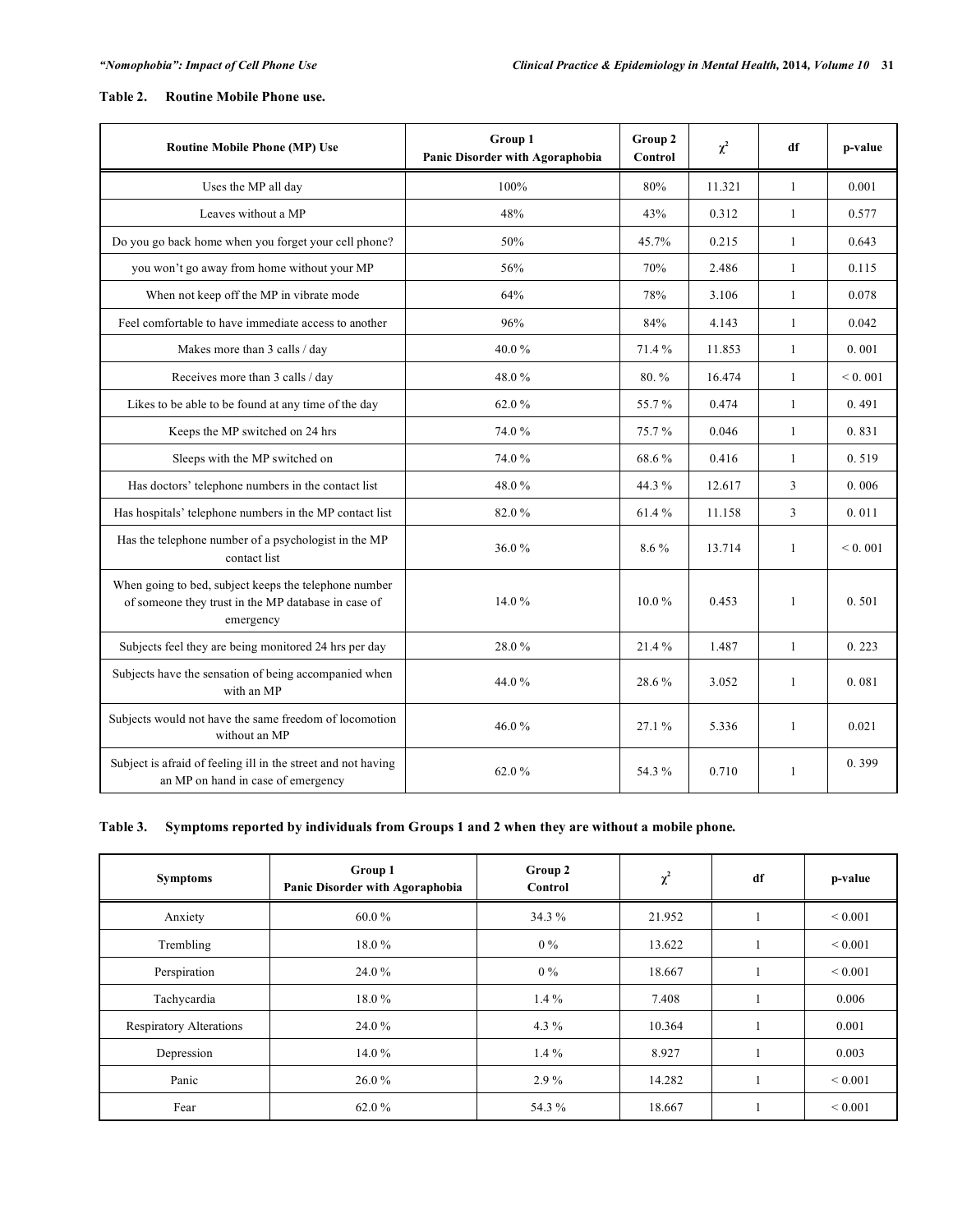| <b>Sensations</b> | <b>Situation</b>                        | Group 1<br>PD | Group 2<br>Control | $\chi^2$ | df | p-value |
|-------------------|-----------------------------------------|---------------|--------------------|----------|----|---------|
| Comfort           | When the MP is on hand                  | 96.0%         | 85.7%              | 3.429    |    | 0.064   |
| Agitation         | When the subject does not have an MP    | $18.0\%$      | $12.9\%$           | 1.036    |    | 0.309   |
| Disoriented       | When the subject is without an MP       | $10.0\%$      | $2.9\%$            | 2.709    |    | 0.100   |
| Dependence        | In relation to the MP                   | 68.0%         | 65.7%              | 0.179    |    | 0.672   |
| Rejection         | When the subject does not receive calls | 44.0 %        | 21.4%              | 3.154    |    | 0.076   |
| Low self-esteem   | When the subject does not receive calls | $18.0\%$      | $1.4\%$            | 10.485   |    | 0.001   |
| Loneliness        | When without an MP                      | 22.0 %        | $5.7\%$            | 8.881    |    | 0.003   |
| Insecurity        | When without an MP                      | 52.0%         | 39.0 %             | 9.646    | 5  | 0.086   |

**Table 4. Emotions reported by individuals in Groups 1 and 2 in relation to the mobile phone.** 

All the elements measured in Table **2** differed significantly between the groups. With regard to the results in Table **4**, we only found significant between-group differences for loneliness and self-esteem.

 To better understand the relationship between participant-reported symptoms and emotions, we employed the multivariate method of canonical correlation analysis for dichotomous variables.

The canonical discriminant analysis of the participantreported symptoms provided a single function with an eigenvalue  $= 0.40$  and a canonical correlation  $= 0.53$ . The Wilks' lambda value was  $0.711$  (df = 8, p < 0.001). The results indicated that a single dimension explains the difference between the groups.

In assessing the relative contribution of each variable's linear combination to the standardized canonical discriminant function coefficients, we noted that the order to which the variables contributed was anxiety (0.54), sweating (0.351), panic (0.269), tremors (0.262), depression (0.09) and changes in respiration (0.07). Tachycardia was not significant (0.004). Fear was the only variable that lost statistical weight (-0.18).

In assessing the weight of each variable in the group through the values obtained by the structure matrix, we noted that the order of importance variable for differentiating the groups was anxiety  $(0.74)$ , sweating  $(0.67)$ , panic  $(0.57)$ , tremors (0.56), changes in respiration (0.483), depression (0.44), tachycardia (0.40) and fear (0.12). After examining the functions at the group centroids, we realized that the two groups were discriminated by the symptoms presented with values of 0.74 for patients with PD and -0.53 for controls.

The examination of participant-reported emotions across the groups revealed an eigenvalue of 0.281 with a canonical correlation of 0.47 and a Wilks' lambda of 0.781 (df = 8, p < 0.001). The standardized canonical discriminant function coefficients were 0.53 for loneliness, 0.40 for self-esteem, 0.29 for rejection, 0.36 for disorientation, -0.30 for agitation, -0.09 for dependency and -0.47 for insecurity. The weights of each variable on the structure matrix were 0.58 for selfesteem, 0.54 for rejection, 0.53 for loneliness, 0.36 for comfort, 0.28 for disorientation, 0.18 for agitation, -0.09 for insecurity and -0.07 for dependency.

An evaluation of the functions at the group centroids revealed that the groups were discriminated with regard to these emotions with values of 0.62 and -0.44 for patients with PD and for controls, respectively.

The incidences of sensations such as discomfort, agitation, rejection, disorientation, dependence and insecurity were not significantly different between the groups, indicating that both sets of participants developed similar feelings toward their MPs. This finding illustrates an interaction between people and new technology in which the latter promotes alterations in habits, behaviors and emotions. As such, these interactions should be studied further. As for the significant between-group differences in self-esteem and loneliness, these emotions may be related to personality differences among people. We observed significant differences between the two groups with regard to the incidence of rejection, self-esteem, loneliness and insecurity (Table **4**). Their p-values were 0.076 for Group 1 and 0.086 for Group 2. All participants reported feeling an "emotional emptiness" when they called their friends more than when they received calls or when they did not frequently receive calls. Thus, we consider that this new research on the use of the MP is important.

#### **4. DISCUSSION**

Our study found that patients with PDs felt significantly more anxious and depressed with regard to their MP use than did the healthy controls. These symptoms tended to appear in patients with PD when they did not have an MP available or were unable to make a call. The patients also reported greater feelings of rejection, loneliness, insecurity and lower selfesteem when they received few calls on their MPs compared to the feelings experienced by the control group. Verifying these symptoms in patients with PD may be useful for psychological interventions and for examining behavioral changes during treatment[13].

Another interesting finding was that healthy people received and placed more calls with their MPs than patients with PD with agoraphobia (Table **3**).

According to Rangé [14], flight or evasion behaviors can limit the mobility and autonomy of patients with PD and agoraphobia. In this study, patients with agoraphobia fre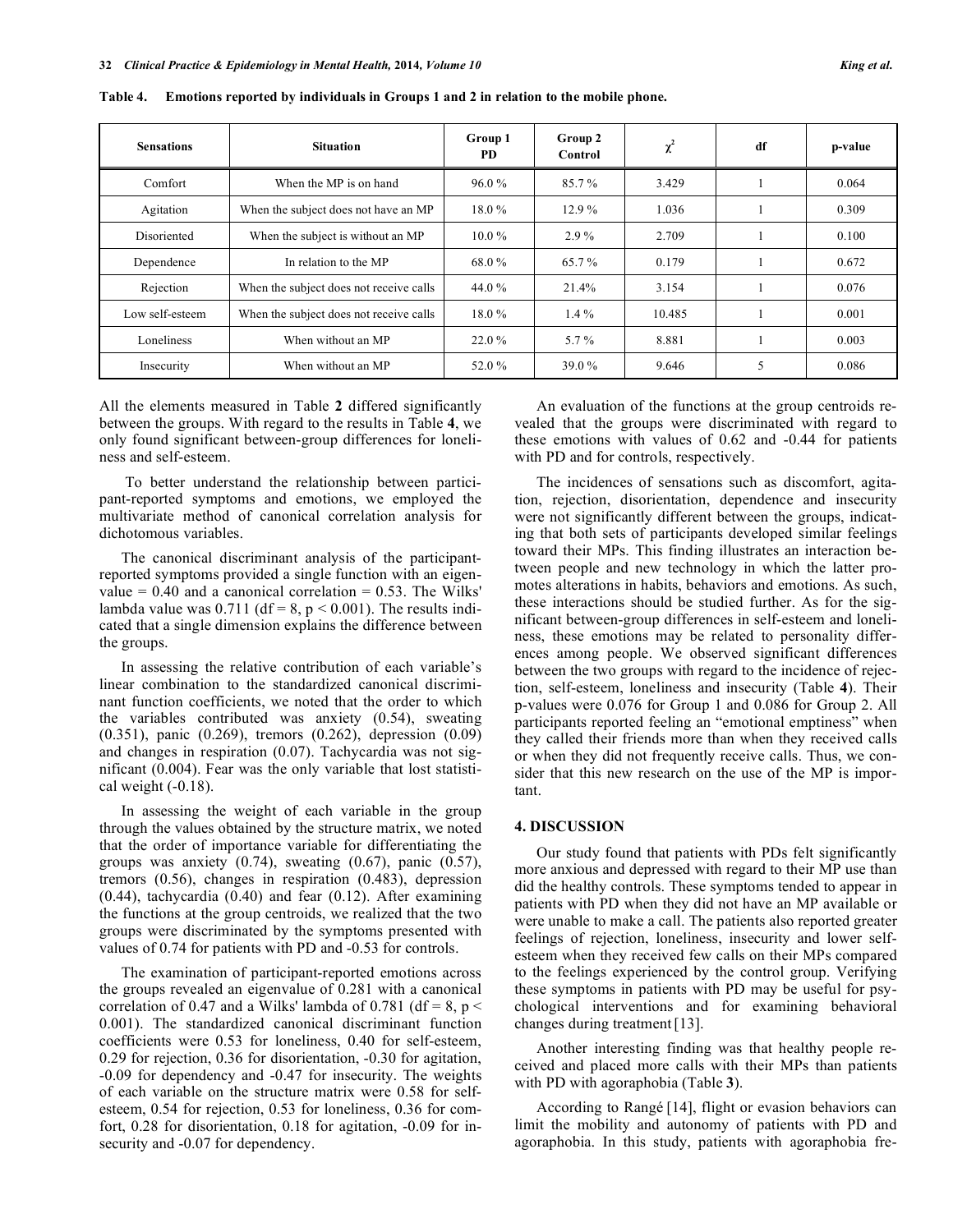quently reported a fear of feeling ill in public and not having an MP to call for immediate assistance.

Unlike patients with general anxiety disorder (GAD), who complain of constant worry and tension, patients with PD present physical symptoms of panic (i.e., panic attacks) including problems related to the pulmonary, cardiovascular and gastrointestinal systems as well as to their "nerves" [15]. We observed that patients with GAD and those with PD reported increased anxiety, tension and constant worry when they did not have their MP.

We considered their answer to the question regarding their feelings as they describe it (Table **3**). That is, their own description of the subjective suffering could be the best way for us to understand their feelings. The PD patients and the control group complained of many subjective symptoms. Some of them could understand the differences between a panic attack, chronic worry with somatic symptoms (anxiety), and the specific fear of a specific situation (fear) such as being without an MP, but others could not understand the differences. The subjects were, therefore, free to question the research team about their doubts while completing the questionnaire.

Approximately 50% to 70% of the patients with PD have hypochondria [16], whereas only 13% to 17% of patients with hypochondria have PD. Hypochondria and PD are comorbid when health concerns are not limited to panic attack symptoms [16]. Thus, an MP serves as a security device that may reduce anxiety.

Conversely, dependence associated with nomophobia refers to a disproportionate emotional reaction to the function that the technology serves. For example, just as people can be alcoholics or drug addicts, they can be MP addicts. Thus, "dependence" takes on a pathological component in these cases[17].

The definition of dependence is unclear [16]. Phenomenological dependence is defined as the uncontrollable desire to repeatedly administer a psychoactive substance. Specifically, addicts are no longer able to recognize the negative repercussions of their consumption on their psychological health, family, social life and career. Furthermore, addicts often fail in their efforts to suspend or limit their substance consumption.

In our observation of PD patients with agoraphobia, their misuse of the MP is driven by the desire to escape anxiety. This concept has clear implications for therapy. The concepts of positive and negative reinforcement are always present during PD psychotherapy. There is a difference between seeking social phone contact (positive reinforcement) vs. contacting people by phone as a way to avoid panic or its consequences (negative reinforcement). Compulsion and safety-seeking behavior may be a more appropriate model for the use of the MP by PD patients than is an addiction model.

In this study, 68% of all participants reported some level of dependence on their MPs, which called our attention to numerous aspects that should be investigated and possibly treated, including anxiety disorders.

MP dependence may reveal the presence of a primary disorder, such as dependent personality disorder [18]. This

#### *"Nomophobia": Impact of Cell Phone Use Clinical Practice & Epidemiology in Mental Health,* **2014***, Volume 10* **33**

condition is characterized by a fear of abandonment, the selfperception of being weak and incompetent, and difficulty with meeting the demands of daily life. In these patients, dependence on an MP may reveal the need for an agent to facilitate social relationships and communication to increase self-esteem.

As patients with anxious personality disorder [18] may judge whether they are loved and accepted based on the number of calls they receive per day, they may experience additional rejection when they receive fewer calls than other people.

Patients with PD with agoraphobia [19], which is associated with anxiety and recurrent panic attacks, exhibit MP dependence. People with PD fear situations such as having a heart attack, becoming ill in public, or straying far from home. People with PD and MP dependence may attribute their dependence to their need to contact emergency services or people they trust, such as doctors, psychologists or members of their family.

The relationship between rejection sensitivity and a typical depression [1] is highly co-morbid with panic. People with atypical depression or PD may experience difficulties in maintaining relationships, especially due to the fear of rejection. However, in addition to looking at the diagnostic criteria for both cases, we can observe that the feeling of rejection in atypical depression relates more with psychological structuring (insecurity, shyness and low self-esteem) than the feeling of rejection in PD where the individual feels rejected by failing to fully respond to social events.

Nomophobia is also related to the fear of making or receiving a phone call (literally, "telephone fear"). This difficulty is observed in patients with social phobia [18]. Separation anxiety<sup>18</sup> is a disorder in which anxiety is focused on the fear of separation. This fear first appears during infancy. Adult separation anxiety is distinct from its childhood form by its intensity, seriousness, persistence beyond infancy and association with a significant disturbance in social functioning. In these patients, MP dependence may be related to separation anxiety and the need to be accompanied to feel secure. The current study demonstrated that 44% of patients with PD felt accompanied when they possessed an MP and that 46.0% revealed that they would not feel the same freedom of movement without an MP.

These findings illustrate that new technologies [20] alter the habits, behaviors and emotions of the users. As such, the relationship between humans and technology should be further studied [21]. To maintain an accurate profile of modern humans as their habits and behaviors change with technological advancements, additional studies that observe people's physiological and emotional reactions to innovation are necessary. Behavioral changes, whether positive or negative, require constant observation to prevent possible disorders [21]. Furthermore, human interactions with technology should be monitored.

This study has some limitations, including its small sample size and its lack of background literature. Additionally, the fact that the primary instrument's psychometric parameters were not evaluated for its target population presents a limitation. One implication of this limitation is that the in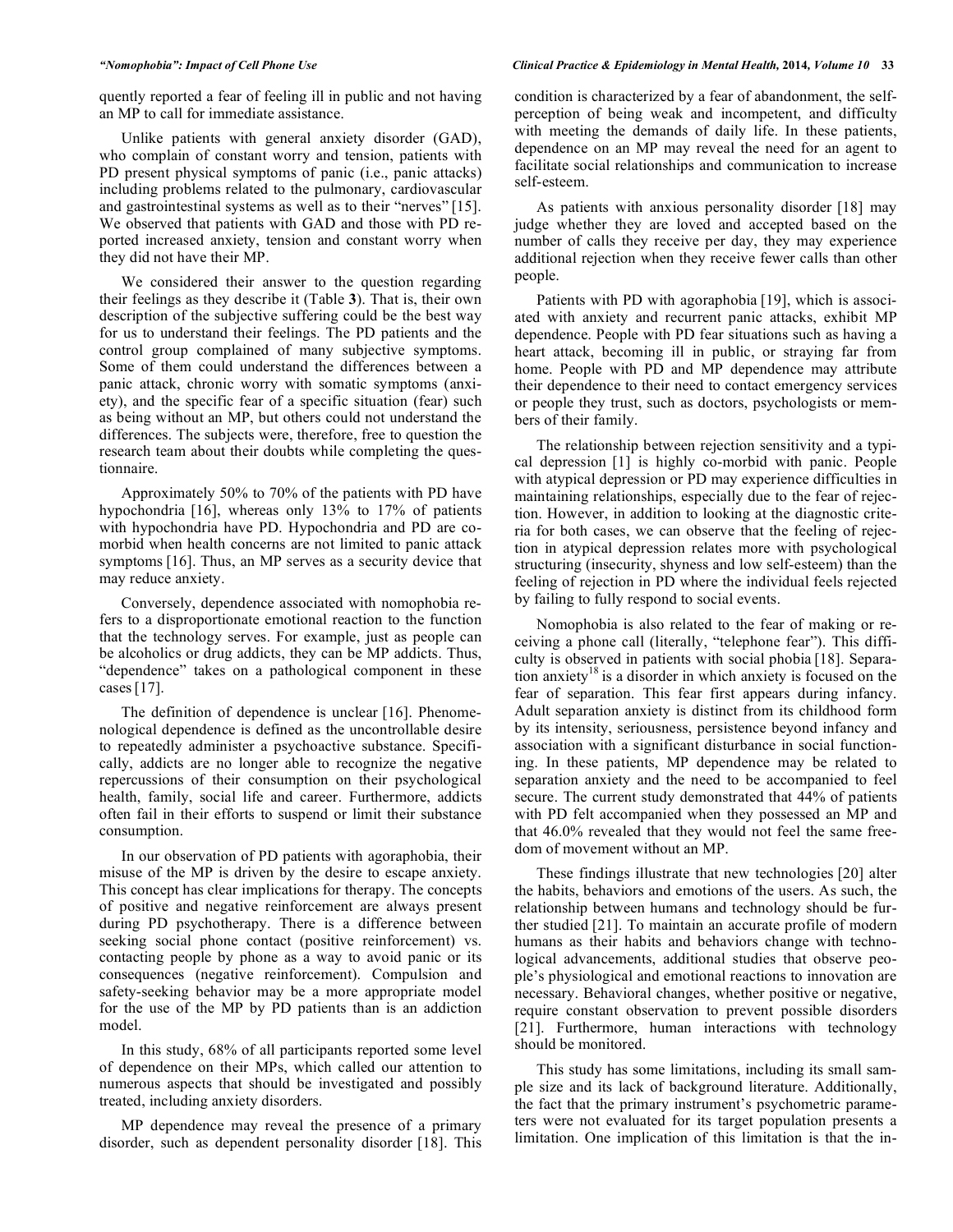strument cannot be portrayed as a measure of the construct called nomophobia. There is no psychometric justification for this. However, the individual items can be used, as was performed in this study, to indicate participant responses to specific questions.

We suggest that additional studies develop specific instruments that have good validity and reliability to assess nomophobia parameters. We recognize that this study should be broadened to effectively operationalize MP use. We did not investigate whether participants' behaviors matched the emotions that they reported related to MP use/deprivation, whether the behaviors were specific to the MP or whether the behaviors are generalized.

Despite having excluded people with psychiatric disorders from the control group, we did not check for any health problems that may have interfered with their relationship to their MP [22, 23].

We found that MPs are an integral part of the popular culture and that the majority of people possess or aspire to possess an MP. We verified that this desire is due to the MPs increased convenience, comfort and security. Unrestricted MP or Internet use is a recent global phenomenon. Although several studies state that these resources have benefits, their use can lead to abuse and to a lack of control, which severely affects the daily lives of users. Thus, we reaffirm the importance of a new study regarding the use of the MP.

#### **5. CONCLUSION**

 Our study is a novel and creative contribution to the interaction of modern technology with common psychopathology. At the same time, it adds to our knowledge of the clinical phenomenology of PD. The mobile phone may be working as a "phobic partner" for some patients; however, their behavior and specific characteristic make the MP unique, and consequently, the use of the MP deserves a psychopathological description. The questions of our study are not absolutely specific to the relationship between the use of the MP and PD. Some questions may also be related to other mood or anxiety disorders. Further trials and improvements to our questionnaire may promote the quality of future psychopathological studies.

 The studies of the relationships between individuals and new technologies are relevant because the new technologies produce behavioral changes as well as feelings and symptoms that should be studied and monitored continuously in a modern society.

The relationship of the MP in patients with PD shows that the behavior of the patient is proportional to the level of insecurity and fear. Patients with PD report that when they have the MP in their hands, they feel as if they are not alone, that is, they have a feeling of being accompanied.

 We do not intend to manage the use of the MP use in treatment or wean patients from the apparatus. Everyone is free to make use of the technologies available when they want it. As we have observed in this study, the MP brought comfort and safety to both groups. With respect to PD, the medical and psychological treatments should be directed to and should focus on the main symptoms. The extent to which the patient progresses in treatment, therefore, will be evidenced by his/her ability to abandon the pathological dependence on the MP and the reduction in other behaviors related to PD.

#### **CONFLICT OF INTEREST**

The author(s) confirm that this article content has no conflicts of interest.

#### **ACKNOWLEDGEMENTS**

We thank the teams at the Laboratory of Panic and Respiration (LABPR/IPUB/UFRJ, the National Institute for Translational Medicine (INCT-TM) and the National Council for Technological and Scientific Development (CNPq-470382/2006-6).

#### **SOURCES OF FUNDING**

We thank the National Council for Technological and Scientific Development (CNPq) and the National Institute for Translational Medicine (INCT-TM) for supporting this research.

### **REFERENCES**

- [1] American Psychiatric Association [APA]. Diagnostic and statistical manual of mental disorders. 4th ed. Text-Revision. Washington, DC: American Psychiatric Association 2000; pp. 393-444.
- [2] Lang AJ, Craske MG. Pânico e Fobia. In: White JR, Freeman AS (Eds). Cognitive-behavioral group therapy on populations and specific problems. Editora Roca 2003; pp. 71-107.
- [3] Nomophobia fear mobile phone contact. Available at: http://www.dailymail.co.uk/mews/article-550610/nomophobiafear-mobile-phone [Accessed on March18, 2012].
- [4] King AL, Nardi AE. Novas tecnologias: uso e abuso. In: Associação Brasileira de Psiquiatria; Nardi AE, Silva AG, Quevedo JL, organizadores. PROPSIQ Programa de Atualização em Psiquiatria: Coclo 3. Porto Alegre: Artmed/Panamericana; 2013. P. 9-27. (Sistema de Educação Médica Continuada a Distância, v. 2).
- [5] Moran JM, Masetto MT, Behrens MA. Novas tecnologias e mediação pedagógica. Campinas SP: Papirus Editora 2007.
- [6] Moreira AFB, Kramer S. Contemporaneidade, educação e tecnologia. Educação Sociedade 2007: 100 (28): 1037-57.
- [7] Moran JM. Novas tecnologias e o re-encantamento do mundo. Revista Tecnologia Educacional; 1995: 126(23): 24-6.
- [8] King ALS, Valença, AM, Melo-Neto VL *et al.* A importância do foco da terapia cognitivo-comportamental direcionado às sensações corporais no transtorno de pânico. Rev Psiq Clín 2007; (34): 191-5.
- [9] Cheniaux E. Anxiety disorders. Handbook of psychopathology. Guanabara Koogan, Rio de Janeiro 2005.
- [10] King ALS, Valença AM, Nardi AE. Nomophobia: The mobile phone in panic disorder with agoraphobia. Reducing phobias or worsening of dependence? Cognit Behav Neurol 2010; 23(1): 52-4.
- [11] King ALS, Valença AM, Nardi AE. Hiperventilação. A terapia cognitivo-comportamental e a técnica dos exercícios de indução dos sintomas no transtorno de pânico. Rev Port Pneumol 2008; 14: 303-8.
- [12] Sheehan DV, Lecrubier Y, Sheehan KH, *et al.* The Mini-International Neuropsychiatric Interview (M.I.N.I.): the development and validation of a structured diagnostic psychiatric interview for DSM-IV and ICD-10. J Clin Psychiatry 1998; 59(20): 22-33.
- [13] Choy Y, Fyer AJ, Lipsitz JD. Treatment of specific phobia in adults. Clin Psychol Ver 2007; 27: 266-86.
- [14] Rangé B. Programa de treinamento à distância para o tratamento do transtorno de pânico e da agorafobia. Rev Psiq Clín 2001; 28: 331- 9.
- [15] Andrews G, Slade T. Agoraphobia without a history of panic disorder may be part of the panic disorder syndrome. J Nerv Mental Disorder 2002; 190: 624-30.
- [16] Manual de Psiquiatria Clínica. Organização da J.C. Dias Cordeiro Lisboa. Fundação Calouste Gulbenkian,  $2<sup>nd</sup>$  ed. 2002.